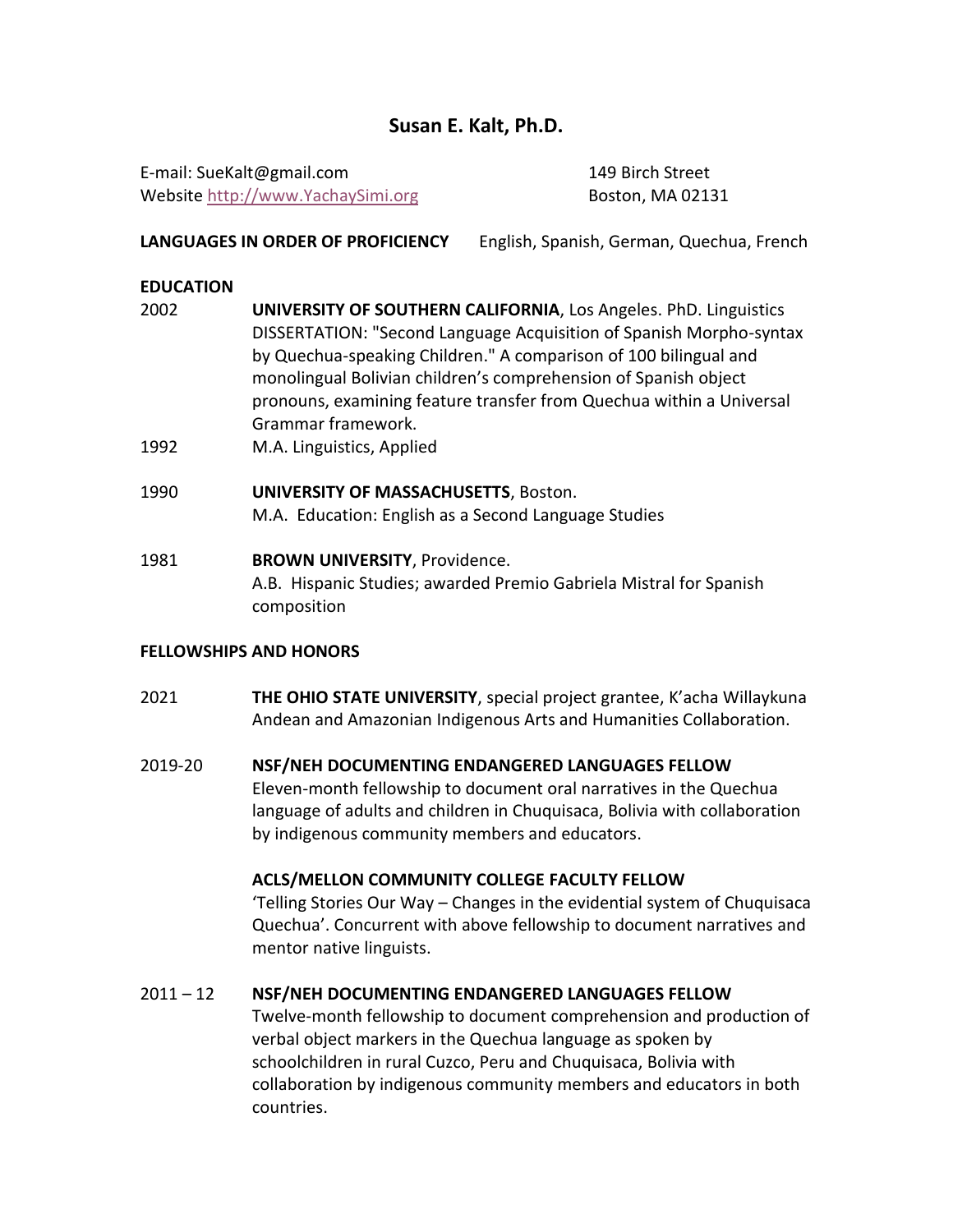# 2010 **FOUNDATION FOR ENDANGERED LANGUAGES, LONDON**

Project: Yachay Q'ipi, developed and piloted module of hands-on native language school activities/curriculum kit with contributions of local elders, children, and teachers in rural highlands schools.

2008 **NATIONAL ENDOWMENT FOR THE HUMANITIES FELLOW ANDEAN WORLDS SUMMER INSTITUTE**

> Studied ancient and modern indigenous cultures with site visits and seminars on archaeology, anthropology, and art history. Collected original film footage for Spanish language teaching and Quechua language research.

# **CERTIFICATES**

- 2020 **QUALITY MATTERS** QM leads professional development for quality assurance in online and innovative digital teaching and learning environments. Completed: Connecting Learning Theories to Your Teaching Strategies, Assessing Your Learners, Evaluating Your Course Design.
- 2018 CITI Collaborative Institutional Training Initiative Human Subjects Research, Social-Behavioral-Educational
- 2018 **MTEL Massachusetts Tests for Educator Licensure** Communication and Literacy Skills: reading subtest, Communication and Literacy Skills: writing subtest
- 2017 MTEL Spanish

# **PROFESSIONAL EXPERIENCE**

# 2006 - **PROFESSOR OF SPANISH, TENURED**

ROXBURY COMMUNITY COLLEGE, Boston. Teach beginning and intermediate Spanish to non-native and heritage speakers. Develop foreign language curriculum objectives, outcomes and placement procedures for Spanish and French. Mentor honors students and teach Honors Colloquium on Human Rights.

**COORDINATOR OF THE LANGUAGE LABORATORY (rank equivalent of department chair)** until 2015. Principal contributions to recruitment, hiring, scheduling, support and evaluation of language faculty and lab staff including evening associates, interns, tutors, and work studies. **Service:** Chair Academic and Administrative Policy Committee, Strategic Planning Steering Committee, Racial Equity in Teaching Working Group, Secretary Faculty Assembly, Co-Chair Academic Technology Committee, Hispanic and Indigenous Heritage Committees, Co-Chair Facilities and Sites Committee, President's appointee to Information Technology Committee, Library and Learning Resource Committee, Assistant to Grant Writer. Honors Committee, Open Educational Resources Committee,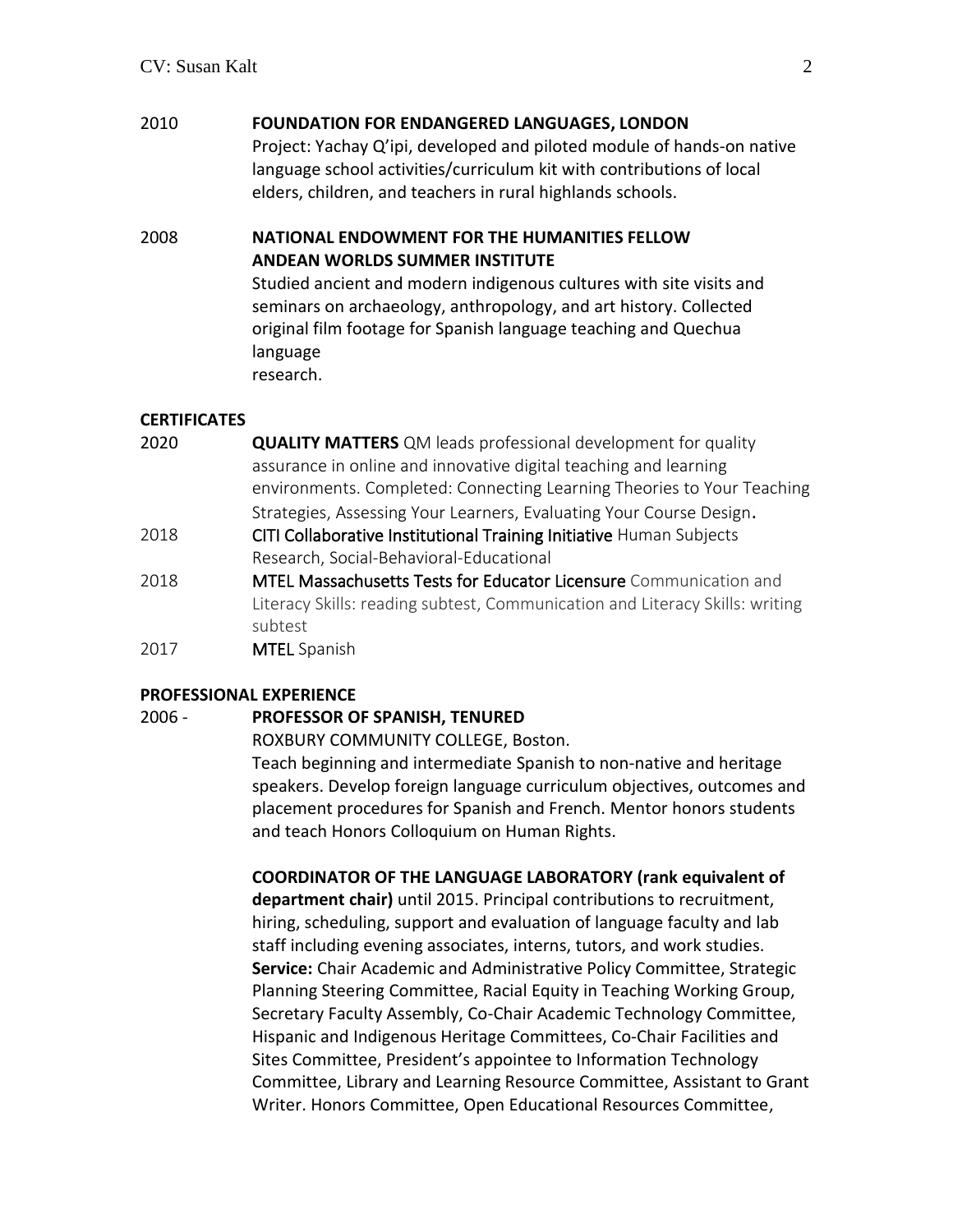Professional Development Committee. Joint liaison for MIT Harvard SPURS/Humphrey fellows.

- 2022 **WORKSHOP AND PRACTICUM FACILITATOR (45 contact hours**) INSTITUTE ON COLLABORATIVE LANGUAGE RESEARCH, University of Montana and Chief Dull Knife College. CoLang is an international institute for language activists, teachers, linguists and students from language communities and academia to obtain hands-on skills in language documentation and revitalization, technology and basic linguistics in community-based research contexts. Leading team focused on South Bolivian Quechua with two first-language speaker consultants.
- 2013 **LECTURER**, BOSTON COLLEGE, Department of Slavic and Eastern Languages and Literatures. Teach Linguistic Analysis & Field Methods with focus on Quechua language for upper level undergraduate and graduate linguistics students.

**LECTURER**, UNIVERSITY OF MASSACHUSETTS, BOSTON. Dept. of Applied Linguistics, online program. Teach Introduction to Linguistic Theory for graduate students of applied linguistics.

#### Summer 2007 **SENIOR LECTURER AND LANGUAGE LAB ASSOCIATE**

BOSTON UNIVERSITY, Center for English Language and Orientation Programs: Teach high intermediate ESOL grammar and writing course and TOEFL prep course. Facilitate use of language learning technology for smart classrooms, rolling projection carts and 100-station networked language lab.

- 2002 2005 **LINGUIST,** NEW MEDIA PRODUCTIONS, Cambridge/ INTERNATIONAL HORIZONS LTD. Member of development team responsible for four electronic books featuring interactive LeapPad™ technology for children's EFL home study in Japan, Taiwan and Hong Kong. Creation, editing, and testing of multimedia dialogues, songs and games which support English learning through a comprehension-based approach. Adapt LeapPad metalanguage for recording combinable speech segments with natural sounding prosody. Supervise recording sessions with Disney vocal talent and work closely with composer and artists on multi-use graphics and audio.
- 2001 2002 **LECTURER,** UNIVERSITY OF MASSACHUSETTS**,** Boston. Department of Latin American and Iberian Studies. Teach beginning, intermediate and advanced Spanish composition and conversation.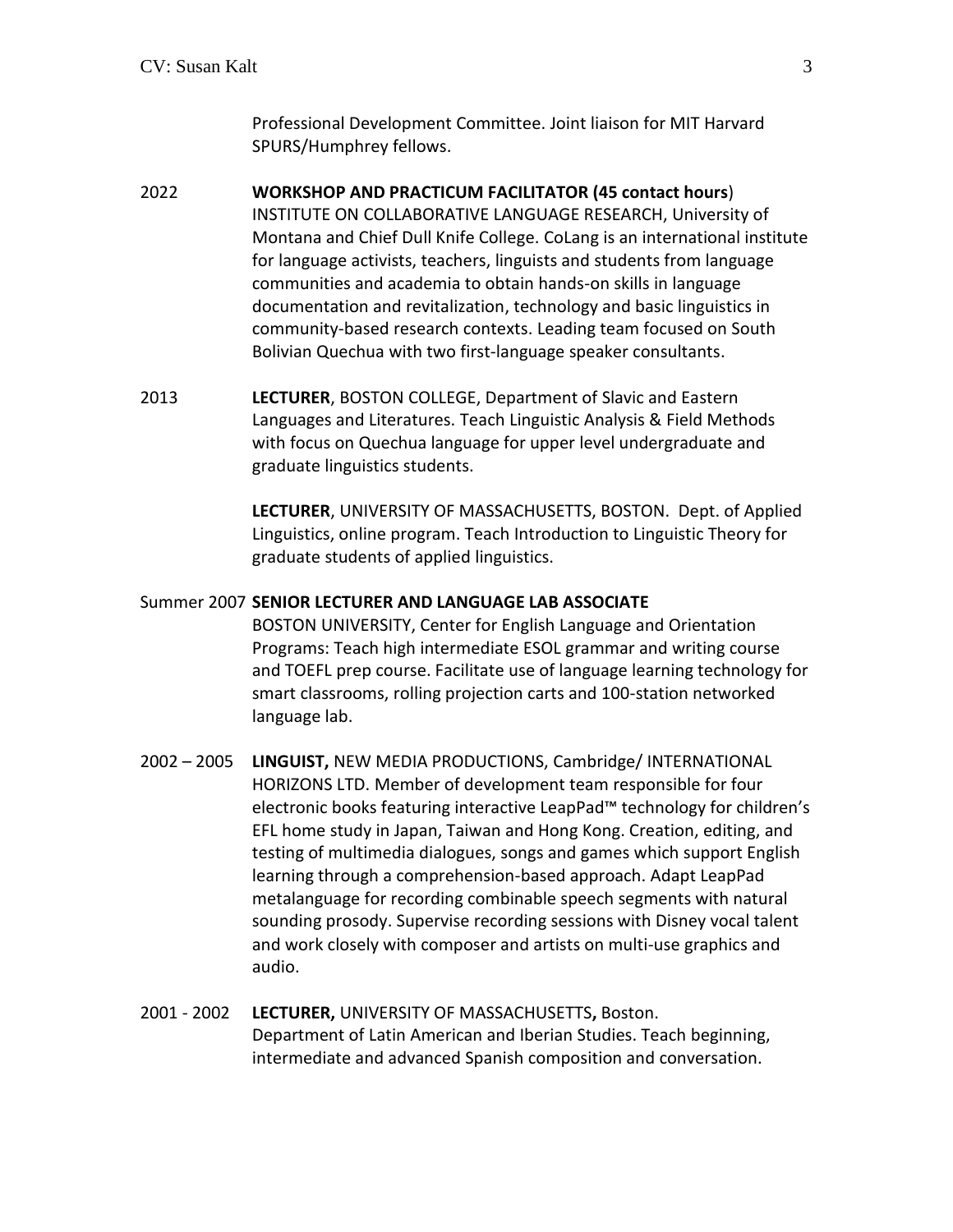- 1990 1993 **ASSISTANT LECTURER,** UNIVERSITY OF SOUTHERN CALIFORNIA, Los Angeles. Teach beginning and advanced non-native English composition. Responsible for syllabus, lectures and evaluation of undergraduate students. Tutor for walk-in and on-going clients at graduate and undergraduate Writing Center. Computer consultant in writing lab.
- 1991-94 **INSTRUCTOR,** UNIVERSITY OF MASSACHUSETTS, Boston. Developmental Studies Program. Teach advanced English composition for non-native pre-freshmen.
- 1984 1990 **COMMUNICATIONS SPECIALIST**, COMMUNITY DAY CARE CENTER OF LAWRENCE AND THE CHILDCARE PROJECT, Dorchester. Design, implementation of model preparation programs for Latinx childcare workers. Authorship, procurement and translation of written curricula for statewide distribution. Coordination with accrediting institutions.
- 1983 1984 **BILINGUAL COORDINATOR**, BROWN UNIVERSITY LANGUAGE AWARENESS PROJECT AT THE RHODE ISLAND SCHOOL FOR THE DEAF. School and community liaison for Latinx Deaf students and their families. Interpreter, advocate, early intervention, research assistant.

# **PUBLICATIONS**

| 2021         | "Acquisition, Loss and Innovation in Chuquisaca Quechua-What<br>Happened to Evidential Marking?" Languages 6, no. 2: 76.<br>https://doi.org/10.3390/languages6020076                                                                                              |
|--------------|-------------------------------------------------------------------------------------------------------------------------------------------------------------------------------------------------------------------------------------------------------------------|
|              | "Typological Shift in Bilinguals' L1: Word Order and Case Marking in Two<br>Varieties of Child Quechua" Languages 6, no. 1: 42.<br>https://doi.org/10.3390/languages6010042 (joint with Jonathan A.<br>Geary)                                                     |
| 2016, 18, 19 | "Duck and Frog Stories from Chuquisaca." The Archive of the Indigenous<br>Languages of Latin America: www.ailla.utexas.org. Media: video, text.                                                                                                                   |
| 2018         | Cychosz, M. and Kalt, S.E. "The Contribution of Functional Load on<br>Children's Vocalic Development." Proceedings of the 2017 Annual<br>Meeting on Phonology.                                                                                                    |
| 2017         | Cychosz, M. and Kalt, S.E. "Language-Specific Sources Acoustic Stability<br>in Phonological Development." in BUCLD 42: Proceedings of the 42nd<br>annual Boston University Conference on Language Development, eds. A.<br>B. Bertolini and M. J. Kaplan. 186-199. |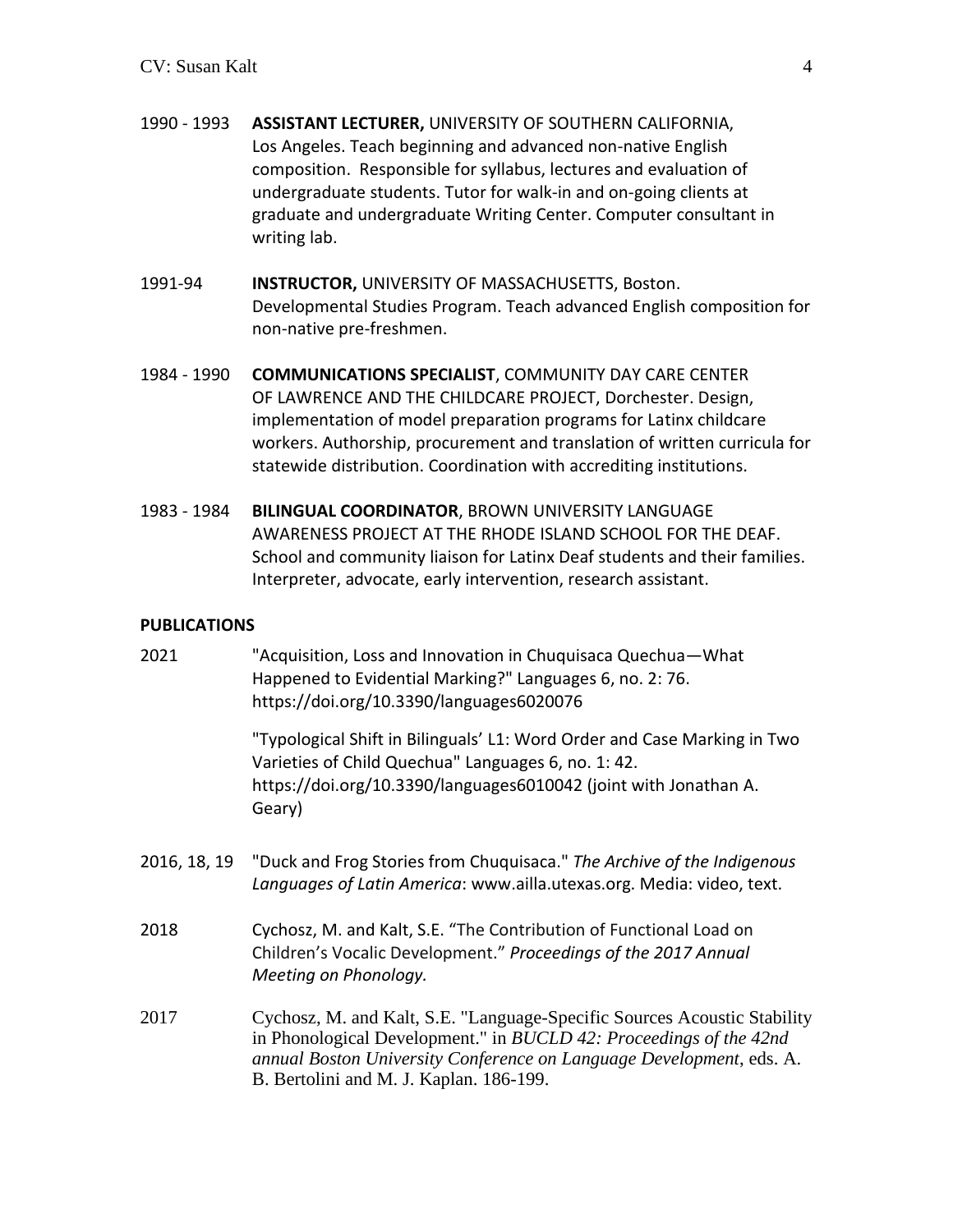# CV: Susan Kalt 5

| 2015 | "Pointing in space and time: deixis and directional movement in<br>schoolchildren's Quechua". In Marilyn Manley and Antje Muntendam,<br>eds., Quechua Expressions of Stance and Deixis. Boston, Brill Studies in<br>the Indigenous Languages of the Americas. 25-74.                                                      |
|------|---------------------------------------------------------------------------------------------------------------------------------------------------------------------------------------------------------------------------------------------------------------------------------------------------------------------------|
|      | "Introduction". With Marilyn Manley and Antje Muntendam. Quechua<br>Expressions of Stance and Deixis. Boston, Brill. 1-24.                                                                                                                                                                                                |
| 2012 | "Spanish as a second language when L1 is Quechua: Endangered<br>languages and the SLA researcher." Second Language Research, Sage<br>Publications, 28(2) 1-15.                                                                                                                                                            |
|      | "Cambios morfosintácticos en castellano impulsados por el quechua<br>hablante." In Philipp Dankel, Victor Fernandez Mallat, Juan Carlos<br>Godenzzi and Stefan Pfänder eds., El español de los Andes: estratégias<br>cognitivas en interacciones situadas. Neue Romania 41:165-192.                                       |
|      | "Diseño de investigaciones sistemáticas para idiomas poco<br>documentados: el caso del quechua y el castellano andino." Actas del<br>segundo simposio sobre enseñanza y aprendizaje de lenguas indígenas de<br>América Latina (STLILLA) University of Notre Dame, Indiana del 30 de<br>octubre al 2 de noviembre de 2011. |
| 2011 | "Proyecto Yachay q'ipi: colaboraciones para revitalización y<br>documentación de la lengua y cultura quechua." With Martin Castillo. In<br>Haboud, Marleen, and Nicholas Ostler, eds., Endangered Languages -<br>Voices and Images. Proceedings of FEL XV, Quito Ecuador, 7-9 Sept., Bath,<br>England. (172-179)          |
| 2009 | "The Speech of Children from Cusco and Chuquisaca." The Archive of the<br>Indigenous Languages of Latin America: www.ailla.utexas.org. Media:<br>video, text.                                                                                                                                                             |
|      | "Bilingual children's object agreement and case marking in Cusco<br>Quechua" In Raphael Girard, ed. University of British Columbia Working<br>Papers in Linguistics, 26.                                                                                                                                                  |
| 2002 | Second Language Acquisition of Spanish Morpho-Syntax by Quechua-<br>Speaking Children. Doctoral dissertation, University of Southern<br>California Department of Linguistics.                                                                                                                                             |
| 2000 | "Non-direct Object Agreement in the Second Language Spanish of<br>Southern Quechua Speakers" in Social and Cognitive Factors in Second                                                                                                                                                                                    |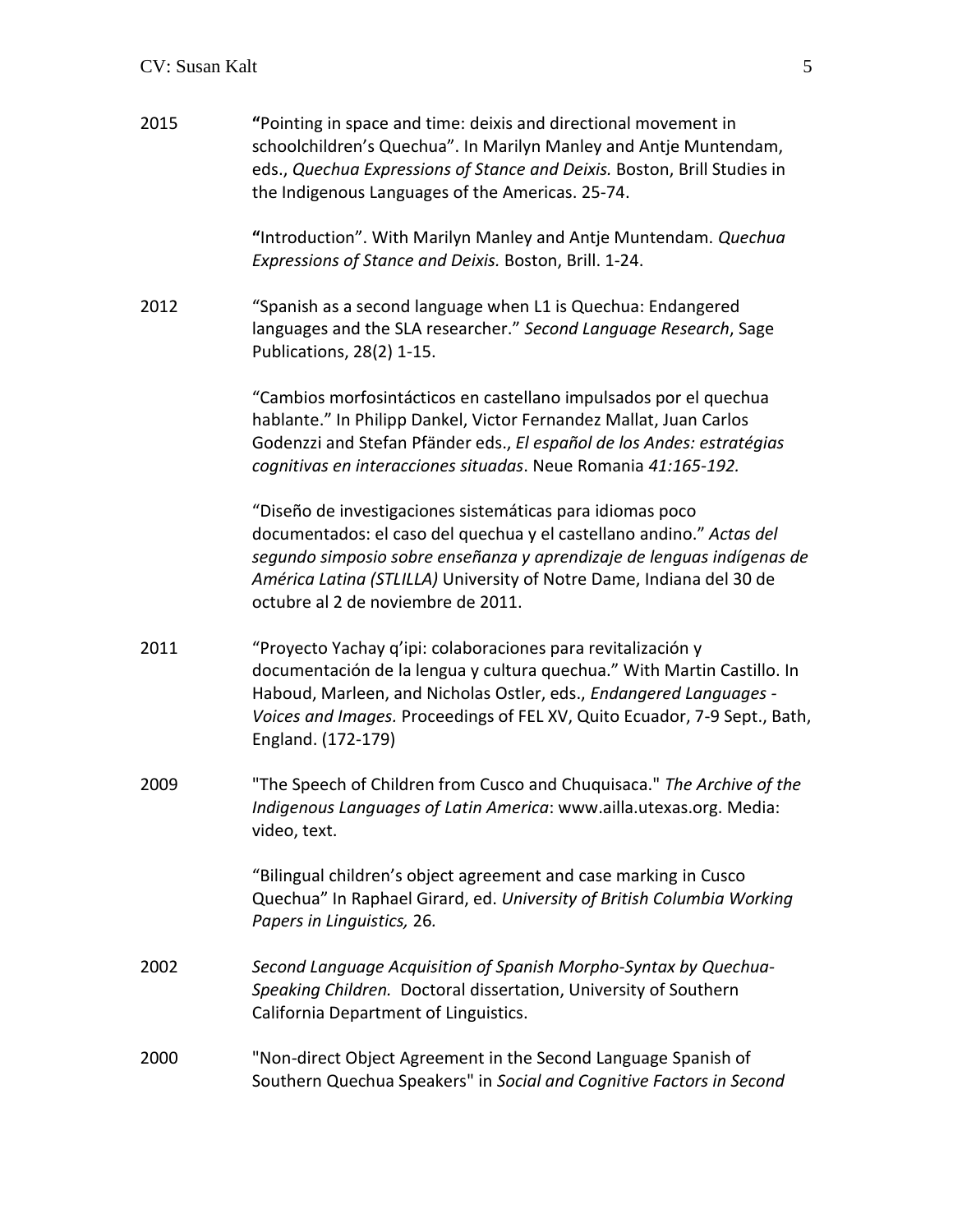*Language Acquisition: Selected Proceedings of the 1999 Second Language Research Forum*, eds. Bonnie Swierzbin et al. Cascadilla, Somerville, MA.

1992 "The Relevance of Connectionist Models of Cognition to SLA Research" in *The Proceedings of the Twelfth Second Language Research Forum,* eds. Don Staub and Cheryl Delk, Papers in Applied Linguistics, University of Michigan.

### **MULTIMEDIA DESIGN**

- 2020- present Co-design of trilingual children's book integrating Andean weaving and storytelling. Special project grantee, The Ohio State University, K'acha Willaykuna Andean and Amazonian Indigenous Arts and Humanities Collaboration.
- 2004 "Birthday Fun", "The Picnic", "The Circus", "The Zoo"; editor Anne Dow. Mickey LeapPad™ books for Disney's World of English, International Horizons, Ltd.

### **AUDIO RECORDINGS**

- 1988 ¡Muevete!/Move It. Flor de Caña, Flying Fish Records. Performer, arranger, co-producer.
- 1987 Sabiá Live/En vivo. 10<sup>th</sup> Anniversary Concert. Sabiá, Flying Fish Records. Performer, arranger.

# **TRANSLATION**

1985 Translation from German to English, "The Village Institutes in Turkey: A Model for Peasant Education in Developing Countries" by Yasar Aktas, *International Quarterly Journal of Agriculture.*

#### **PROFESSIONAL ASSOCIATIONS**

|           | Linguistic Society of America                                                                              |
|-----------|------------------------------------------------------------------------------------------------------------|
|           | <b>Modern Language Association</b>                                                                         |
|           | Foundation for Endangered Languages                                                                        |
|           | Society for the Study of Indigenous Languages of the Americas                                              |
| Previous: |                                                                                                            |
|           | Parent Council and School Site Council of the Rafael Hernández two-way<br>bilingual school in Roxbury, MA. |